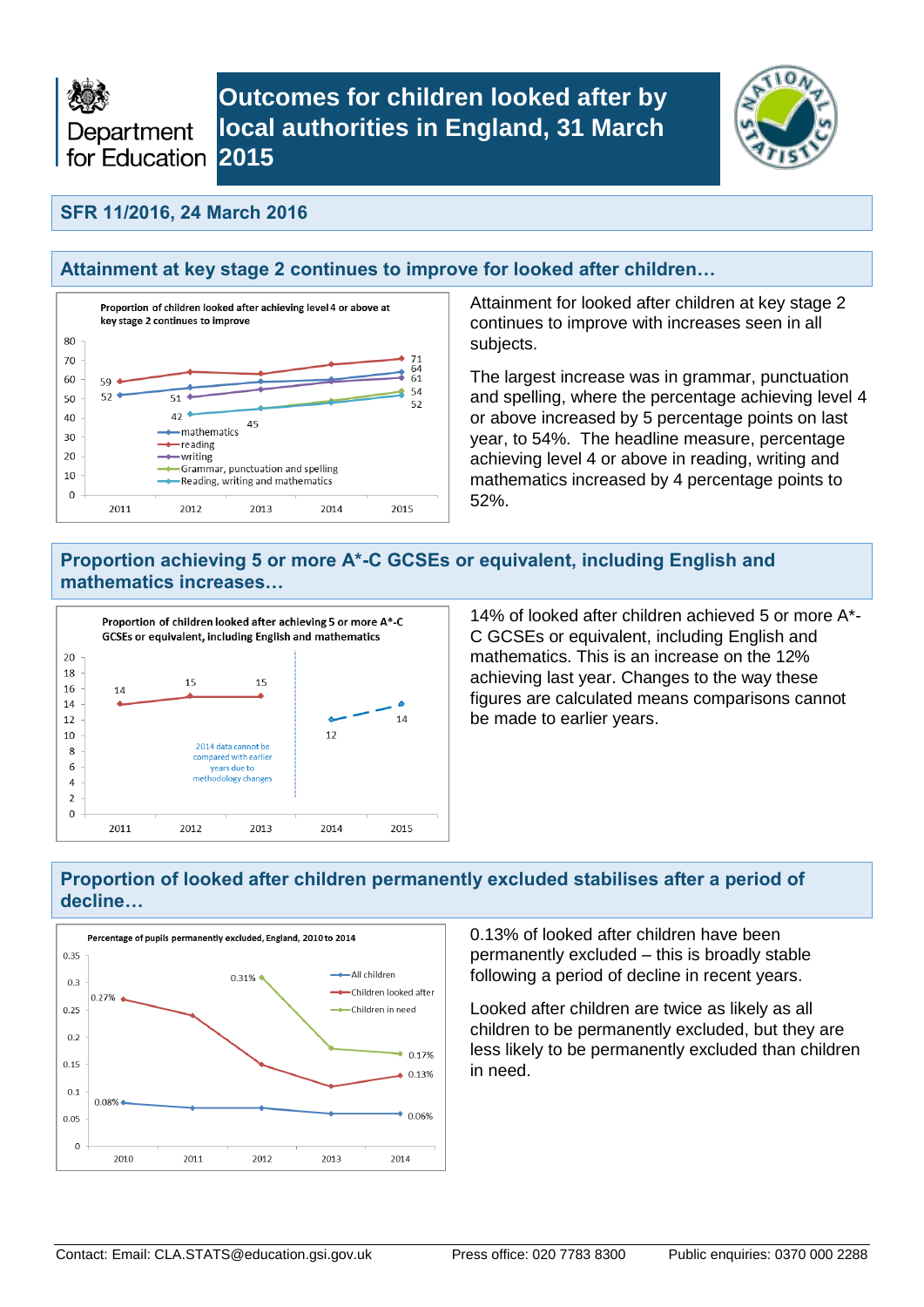# **Contents**

| 1 <sub>1</sub> |                                                                          |
|----------------|--------------------------------------------------------------------------|
|                |                                                                          |
|                |                                                                          |
| 2.             |                                                                          |
| 3.             |                                                                          |
|                |                                                                          |
| 4.             |                                                                          |
|                |                                                                          |
| 5.             |                                                                          |
| 6.             |                                                                          |
| 7 <sub>1</sub> | Children looked after with special educational needs (Table 4a & 4b)  13 |
| 8.             | Attainment at key stage 2 and key stage 4 for children adopted from care |
| 9.             |                                                                          |
| 10.            |                                                                          |
| 11.            |                                                                          |
| 12.            |                                                                          |
| 13.            |                                                                          |
|                |                                                                          |
|                |                                                                          |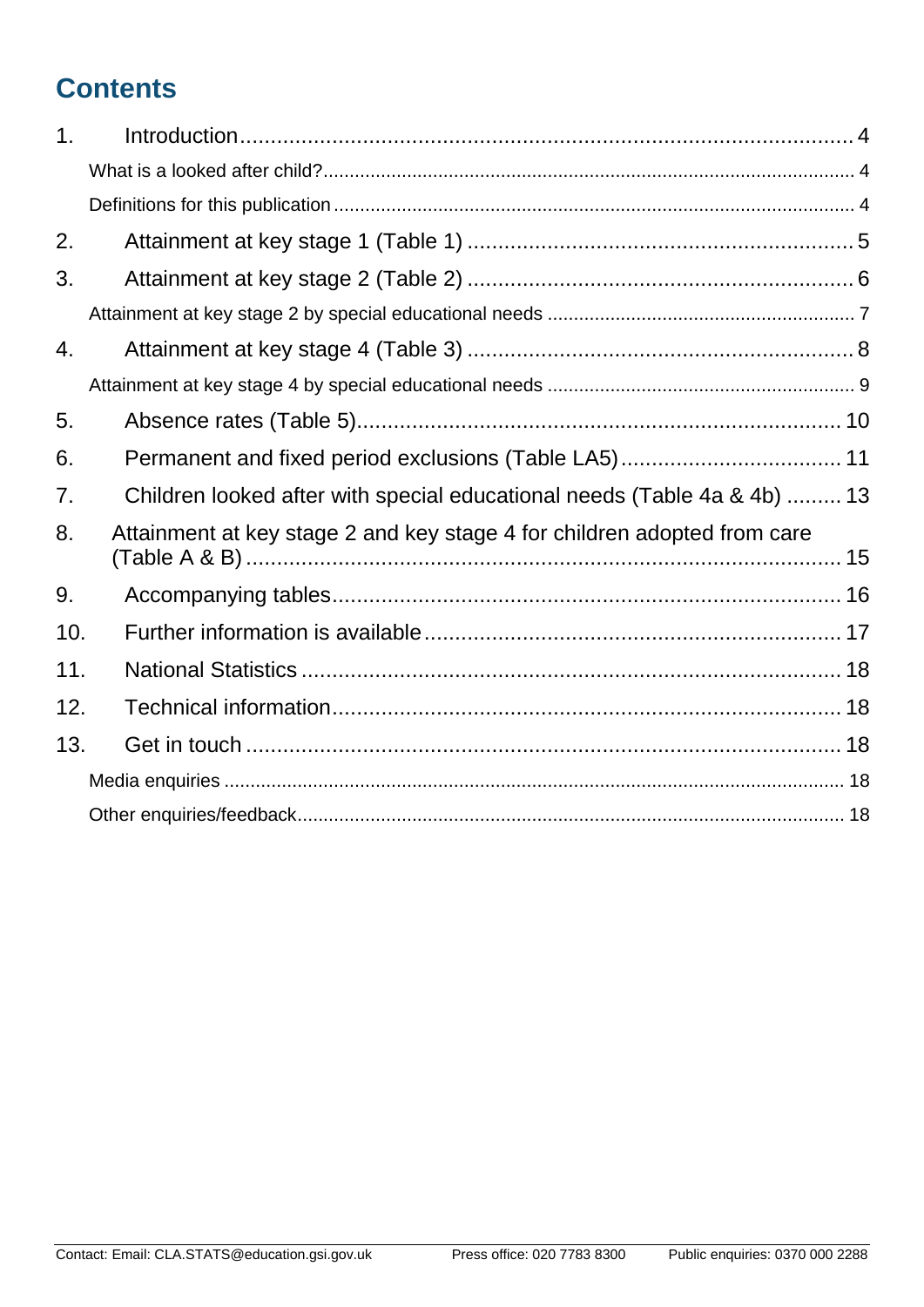#### **About this release**

This statistical first release provides national and local authority (LA) level information on the outcomes for children who have been looked after continuously for at least 12 months at 31 March 2015. All figures are based on data collected annually through the longitudinal children looked after return (also known as SSDA903) which is completed each spring by all local authorities in England. Further details on which children are included in the data collection can be found in the children looked after return [collection guide.](https://www.gov.uk/government/publications/children-looked-after-return-2015-to-2016-guide)

Information on attainment, special educational needs (SEN), absence and exclusions are based on children looked after data that has been matched to attainment and school census data. Where possible, figures are presented for the last 5 years to allow comparisons back to 2011.

Data previously included in this release on health outcomes were published as additional tables to the [main release](https://www.gov.uk/government/collections/statistics-looked-after-children) on 10 December 2015.

#### **In this publication**

The following tables are included in the SFR:

- SFR11\_2016\_MainTables (Excel .xls)
- SFR11\_2016\_ExperimentalStatistics (Excel .xls)
- Underlying data (open format .csv and metadata .txt)

The accompanying quality and methodology information document, provides information on the data sources, their coverage and quality and explains the methodology used in producing the data.

#### **Feedback**

We are changing how our releases look and welcome feedback on any aspect of this document at [CLA.STATS@education.gsi.gov.uk.](file://///lonnetapp01/ASDDATA/DSGS1/Child%20Based%20Returns/CLA-NPD/2015/SFR/Text/CLA.STATS@education.gsi.gov.uk)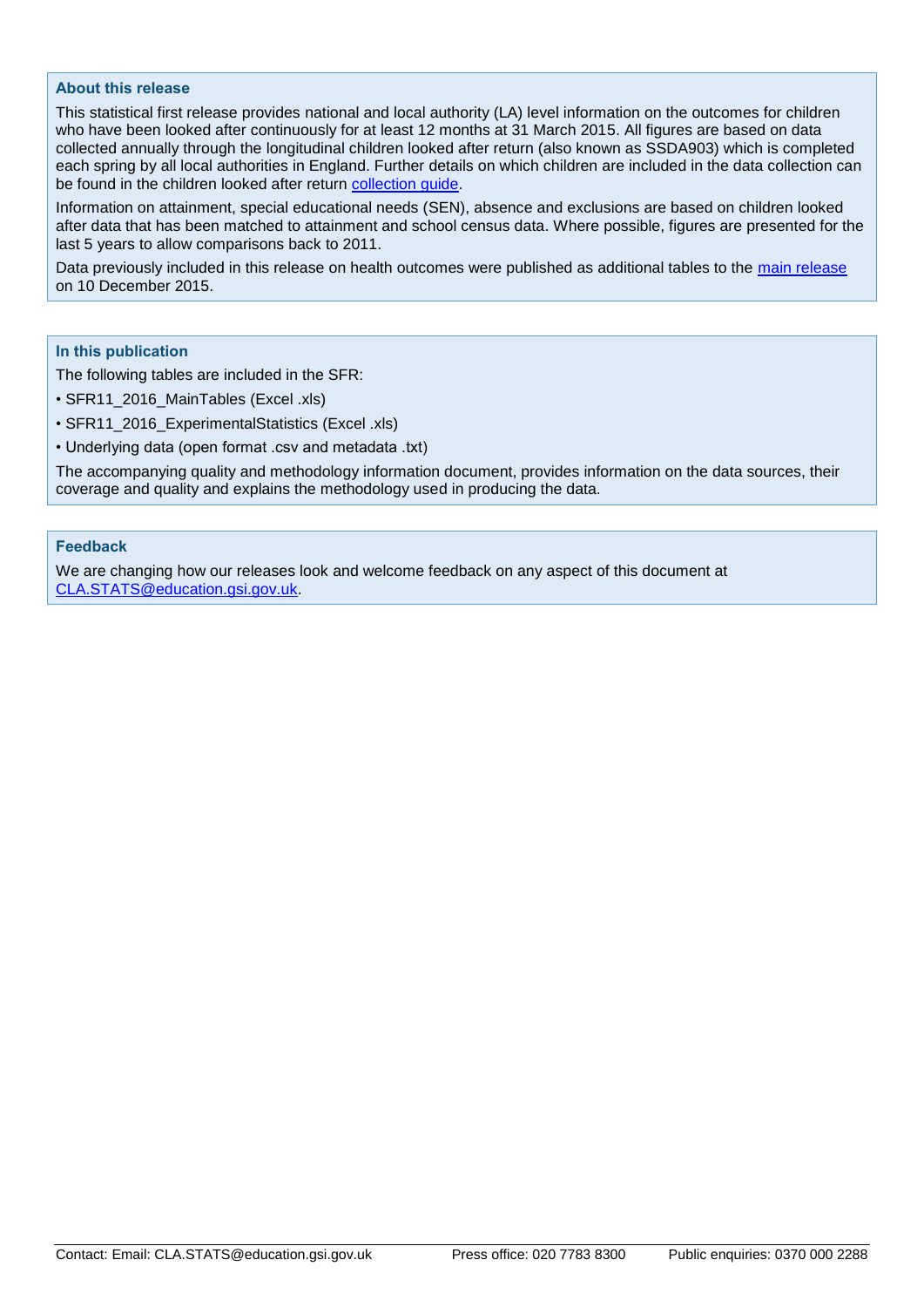## <span id="page-3-0"></span>**1. Introduction**

## <span id="page-3-1"></span>**What is a looked after child?**

Under the Children Act 1989, a child is legally defined as 'looked after' by a local authority if he or she:

- is provided with accommodation for a continuous period for more than 24 hours
- is subject to a care order; or
- is subject to a placement order

A looked after child ceases to be looked after when he or she turns 18 years old. On reaching his or her 18th birthday, the status of the child changes from being looked after to being a young adult eligible for help and assistance from the local authority. Such help and assistance is usually provided in accordance with the various aftercare provisions of the Children Act.

### <span id="page-3-2"></span>**Definitions for this publication**

For this publication, the definition of a 'looked after child' is a child who has been continuously looked after for at least 12 months up to and including 31 March 2015. This definition has been used because 12 months is considered an appropriate length of time to gauge the possible association of being looked after on educational attainment. It is also the cohort of children for whom information on outcomes such as health, wellbeing and offending are collected through the SSDA903. In previous years these health outcomes figures have been included in this publication but this year they were published in December 2015 in the additional tables to the main children looked after statistical first release ['Children looked after](https://www.gov.uk/government/collections/statistics-looked-after-children)  [in England including adoption'](https://www.gov.uk/government/collections/statistics-looked-after-children).

Where reference throughout this publication is made to a 'non-looked after child', we have defined this as a child who has not been looked after continuously for 12 months as at 31 March. This will include both children who have never been looked after and also those who have been looked after but who have not met the 12 months criteria.

For comparison purposes, this year for the first time children in need figures are included in this release where the figures have already been published. Figures are taken from the additional tables to the statistical first release ['Characteristics of children in need'.](https://www.gov.uk/government/collections/statistics-children-in-need) These are children who have been identified as being in need of children's social care services at 31 March, excluding any children who are looked after. Data collected in the children in need census is matched to the national pupil database and where a match is found the child is included.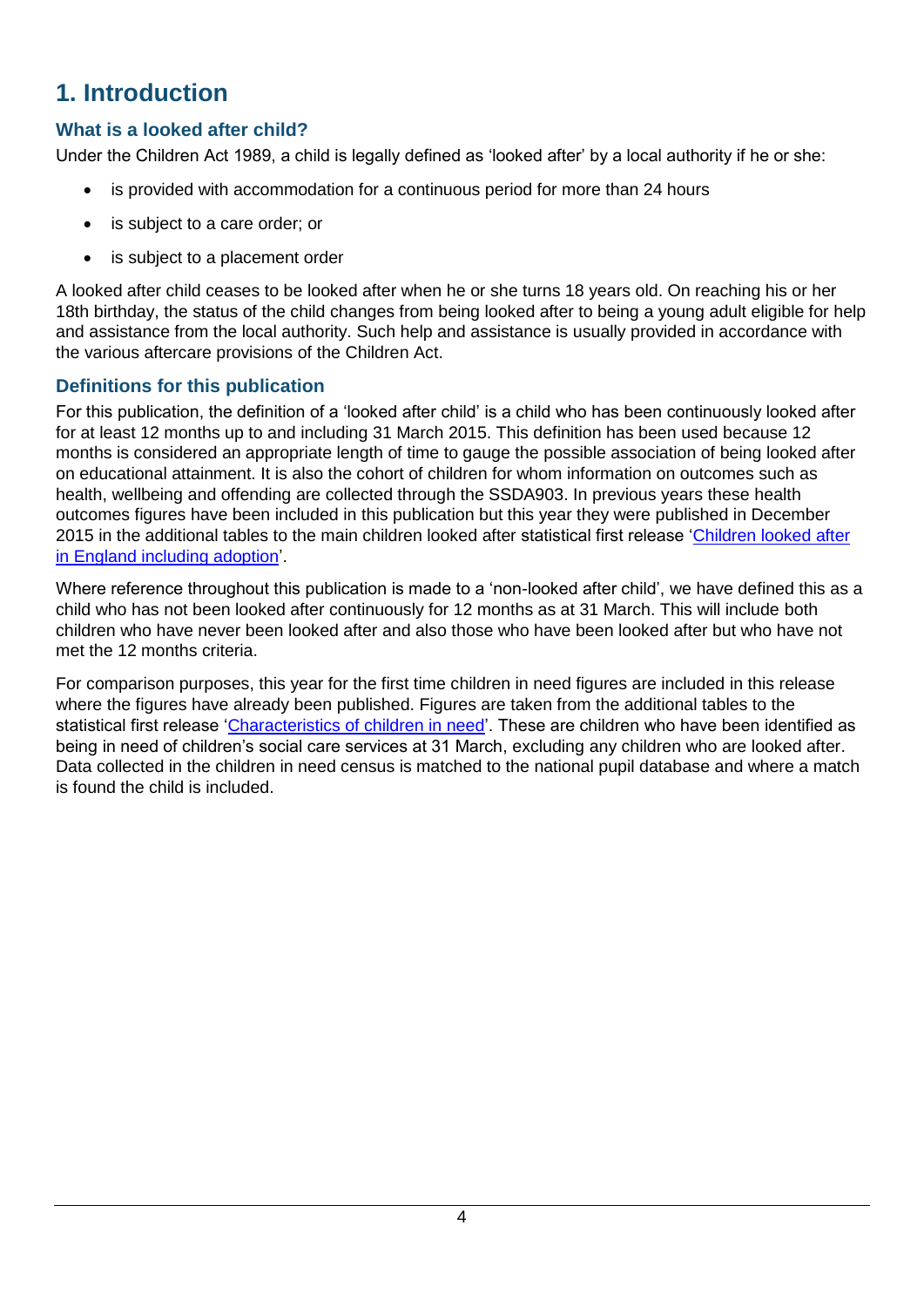## <span id="page-4-0"></span>**2. Attainment at key stage 1 (Table 1)**

Key stage 1 attainment for looked after children continues to improve – increasing slightly for both mathematics and writing and remaining stable for reading. 73% achieved level 2 or above in mathematics, up from 72% last year, 71% achieved level 2 or above in reading, the same as last year, and 63% achieved level 2 or above in writing, up from 61% last year.





Compared to non-looked after children, attainment for looked after children is much lower. The largest difference is in writing where in 2015 only 63% of looked after children achieved level 2 or above compared to 88% of non-looked after children.

Girls continue to outperform boys. The greatest differences are in writing and reading where girls outperform boys by 10 or more percentage points. Attainment is much closer for mathematics, for children looked after at 31 March 2015 for at least 12 months the difference in attainment between bovs and girls was just 6 percentage points. However, we see similar patterns when looking at attainment for non-looked after children, although the differences are smaller.

#### **Table 1: Girls outperform boys at key stage 1**

Percentage of children looked after achieving level 2 or above at key stage 1, England,

Children looked after for at least 12 months at 31 March 2015

|                    | Girls           | <b>Boys</b> | <b>Difference</b> |
|--------------------|-----------------|-------------|-------------------|
| Reading            | 77              | 67          | 10                |
| Writing            | 72              | 57          | 15                |
| <b>Mathematics</b> | 76              | 70          | ห                 |
|                    | Source: CLA-NPD |             |                   |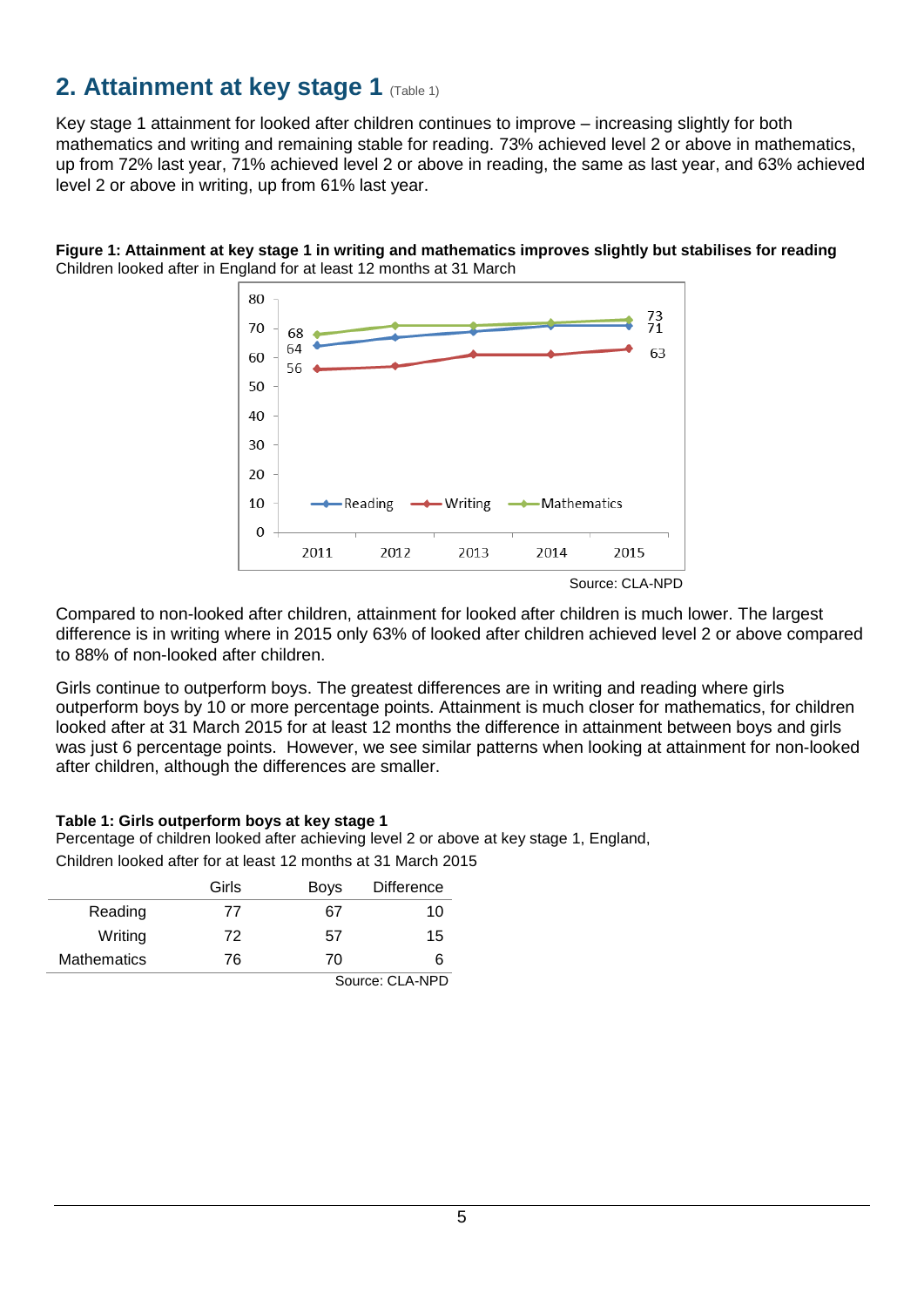## <span id="page-5-0"></span>**3. Attainment at key stage 2 (Table 2)**

Attainment for looked after children at key stage 2 also continues to improve. The headline measure, achieving level 4 or above in reading, writing and mathematics, increased to 52%, up four percentage points on last year and up from 42% in 2012. Rises have been seen across all individual subjects, continuing year-on-year trends. However, key stage 2 attainment for looked after children is lower than for non-looked after children, although slightly higher than children in need (see table 2)

### **Table 2: Attainment at key stage 2 for looked after children**

Percentage of children achieving level 4 or above at key stage 2, England,

Children looked after for at least 12 months at 31 March, 2011 to 2015, non-looked after children and children in need, 2015

|                                   |      |                | Looked after children |      |      | Non-looked<br>after children | Children<br>in need |
|-----------------------------------|------|----------------|-----------------------|------|------|------------------------------|---------------------|
|                                   | 2011 | 2012           | 2013                  | 2014 | 2015 | 2015                         | 2015                |
| Reading                           | 59   | 64             | 63                    | 68   | 71   | 89                           | 64                  |
| Writing                           |      | 51             | 55                    | 59   | 61   | 87                           | 58                  |
| <b>Mathematics</b>                | 52   | 56             | 59                    | 60   | 64   | 87                           | 60                  |
| Grammar, punctuation and spelling |      | $\blacksquare$ | 45                    | 49   | 54   | 80                           | 50                  |
| Reading, writing and mathematics  |      | 42             | 45                    | 48   | 52   | 80                           | 49                  |
|                                   |      |                |                       |      |      | Source: CLA-NPD, CIN-NPD     |                     |

#### **Children in need**

When a child is referred to children's social care, an assessment is carried out to identify if the child is in need of services, which local authorities have an obligation to provide under section 17 of the Children Act 1989. These services can include, for example, family support (to help keep together families experiencing difficulties), leaving care support (to help young people who have left local authority care), adoption support or disabled children's services (including social care, education and health provision). Figures for children in need in this publication exclude children in need who are also looked after.

Looked after girls outperform looked after boys in all subjects, although the difference is small for mathematics, with 64% of looked after girls achieving level 4 or above compared to 63% of looked after boys. This is similar to previous years and similar to trends in the gender attainment gap for non-looked after children.

#### **Figure 2: Girls outperform boys at key stage 2**

Percentage of looked after boys and girls achieving level 4 or above at key stage 2



Source: CLA-NPD

Children in need figures exclude looked after children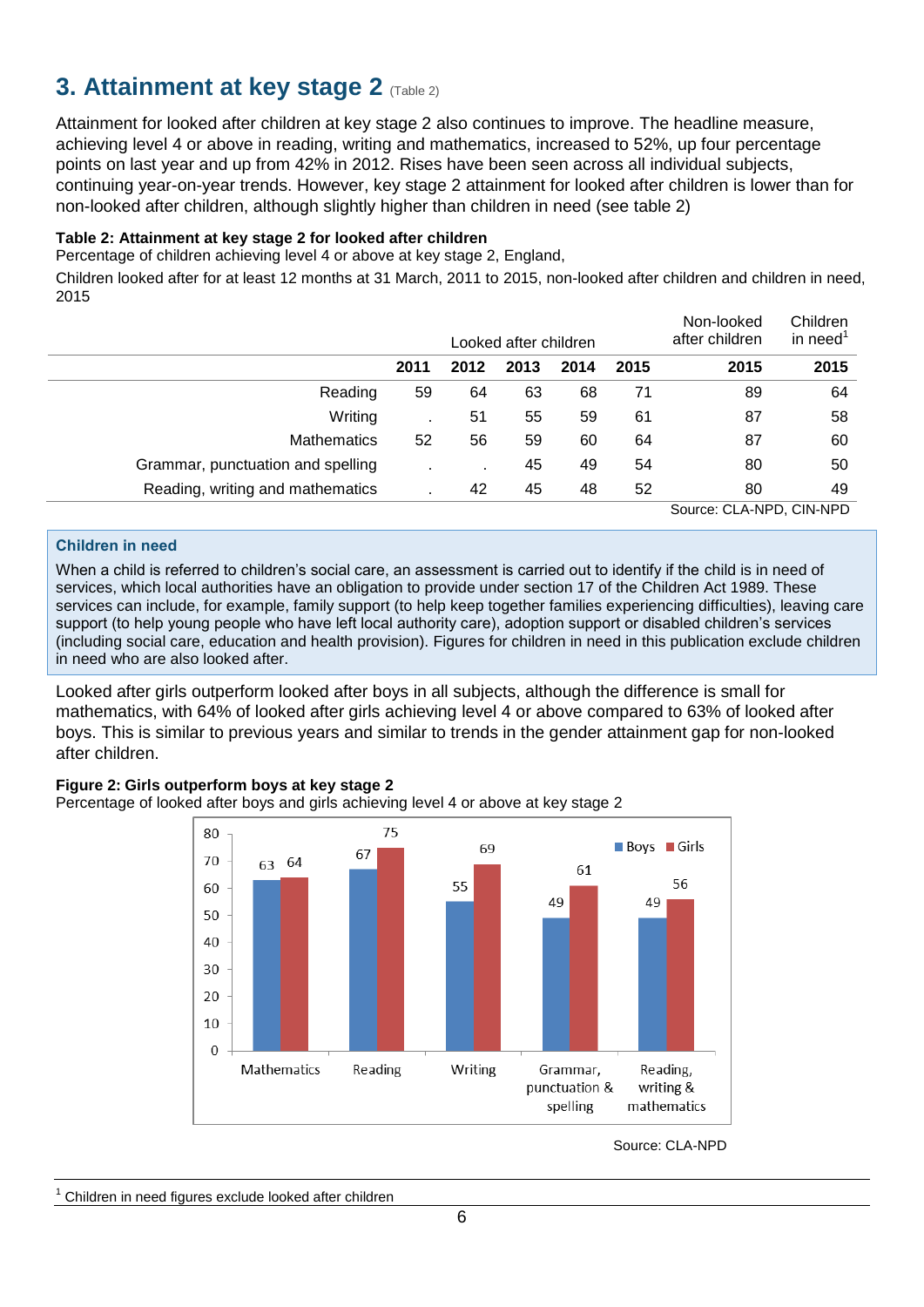The percentage of looked after children making the expected level of progress (a minimum of two levels of progress between key stage 1 and key stage 2) has increased in each subject. 77% made the expected level of progress in mathematics (up from 75% last year), 82% made the expected level of progress in reading (up from 81% last year) and 84% made the expected level of progress in writing (up from 82% last year).

### <span id="page-6-0"></span>**Attainment at key stage 2 by special educational needs**

Compared to non-looked after children, far fewer looked after children achieve level 4 or above in the headline measure of reading, writing and mathematics. This year, 52% of looked after children achieved level 4 or above compared to 80% of non-looked after children.

However, the figures show that 61% of looked after children at key stage 2 have a special educational need identified<sup>2</sup>, compared to around 19% of non-looked after children, and attainment rates for children with a special educational need are lower. Looking at children with no special educational needs, we can see that attainment levels are more similar between looked after and non-looked after children, for example 82% of looked after children without a SEN achieved level 4 or above in reading, writing and mathematics compared with 90% of non-looked after children. Similarly, attainment for looked after children with a statement or education, health and care plan (EHC plan) is similar to that for non-looked after children with a statement or EHC plan, across all measures.

#### Figure 3: Attainment at key stage 2, children<sup>3</sup> achieving level 4 or above in reading, writing and mathematics **in 2015**



Source: CLA-NPD, CIN-NPD

2 Percentages with a special educational need are based upon key stage 2 data where SEN status is known.  $3$  Figures for attainment of children in need are not currently published split by special educational needs.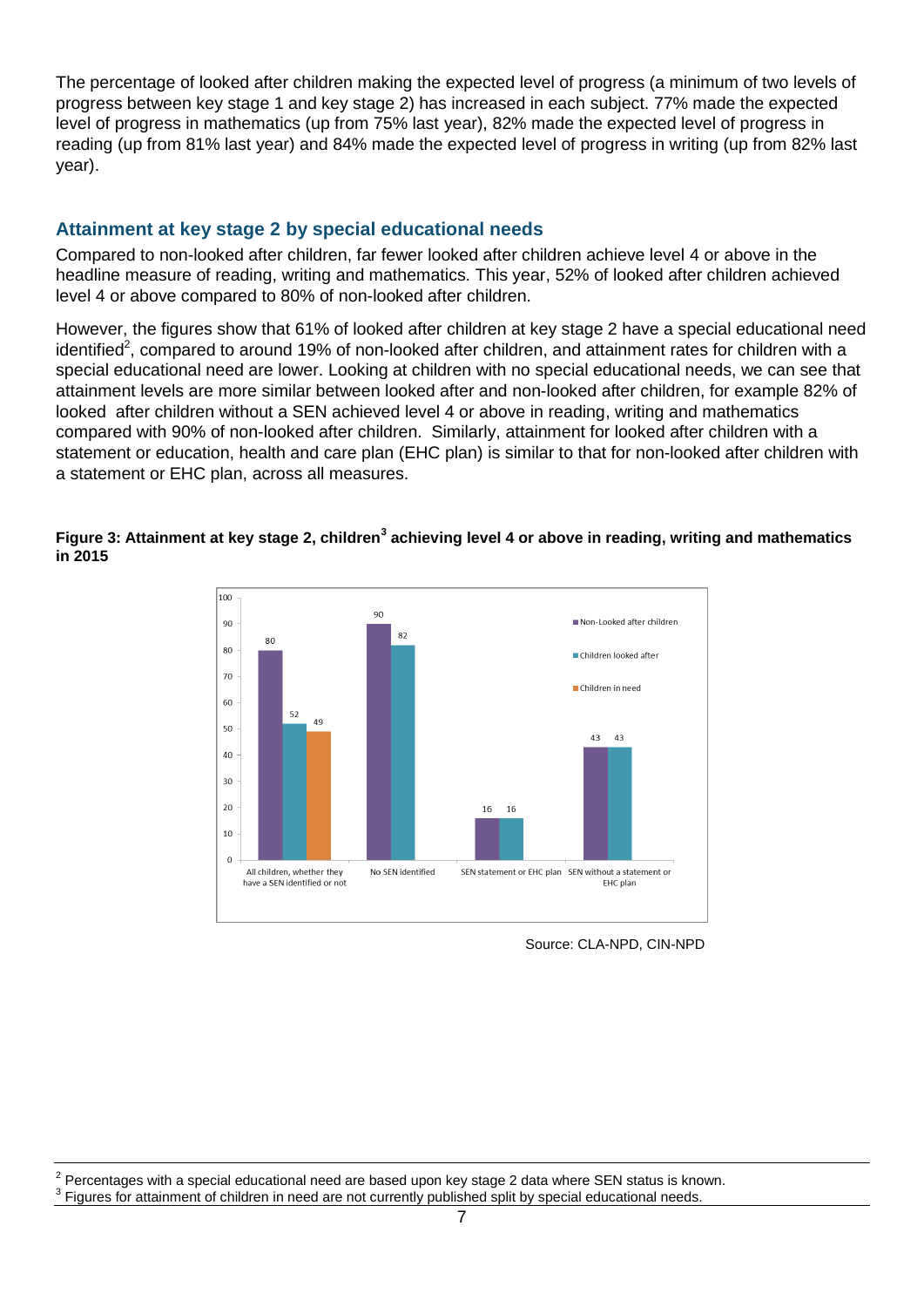## <span id="page-7-0"></span>**4. Attainment at key stage 4 (Table 3)**

14% of looked after children achieved 5 or more A\*-C GCSEs or equivalent, including English and mathematics. This is an increase on the 12% achieving last year. Changes to the way these figures are calculated means comparisons cannot be made to earlier years (see blue box below).

#### **Figure 4: Attainment at key stage 4 for children looked after improves**

Children looked after in England for at least 12 months at 31 March



Source: CLA-NPD

As for key stage 2, attainment is lower for looked after children than non-looked after children, but it is similar to attainment for children in need.

#### **Table 3: Attainment at key stage 4 for looked after children**

Percentage of children achieving key measures at key stage 4, England,

Children looked after for at least 12 months at 31 March, 2011 to 2015, non-looked after children and children in need, 2015

|                                                                 |      | Looked after children | Non-looked<br>after children | Children<br>in need <sup>4</sup> |
|-----------------------------------------------------------------|------|-----------------------|------------------------------|----------------------------------|
|                                                                 | 2014 | 2015                  | 2015                         | 2015                             |
| 5 A*-C GCSEs or equivalent including English<br>and mathematics | 12   | 14                    | 53                           | 15                               |
| 5 A*-C GCSEs or equivalent                                      | 17   | 18                    | 64                           | 19                               |
| A*-C in English and mathematics                                 | 14   | 16                    | 55                           |                                  |
|                                                                 |      |                       | Source: CLA-NPD, CIN-NPD     |                                  |

#### **Key stage 4 performance measures**

Two major reforms have been implemented which affect the calculation of key stage 4 performance measures:

1. *Professor Alison Wolf's review of Vocational Education* recommendations which restricted the qualifications counted, prevented any qualification from counting as larger than one GCSE and capped the number of non-GCSEs included in performance measures to two per pupil

2. An *early entry policy* to only count a pupil's first attempt at a qualification.

As a result of these changes data for 2014 and later cannot be compared to earlier years. A full breakdown of the reforms and their impact is given in [SFR41/2014.](https://www.gov.uk/government/statistics/provisional-gcse-and-equivalent-results-in-england-2013-to-2014)

The early entry policy introduced for some subjects in 2014 was rolled out to cover all subjects in 2015. Analysis in [SFR01/2016](https://www.gov.uk/government/statistics/revised-gcse-and-equivalent-results-in-england-2014-to-2015) suggests the impact of this should be very small at a national level.

<sup>4</sup> Children in need figures exclude looked after children. A\*-C in English and mathematics is not currently published for children in need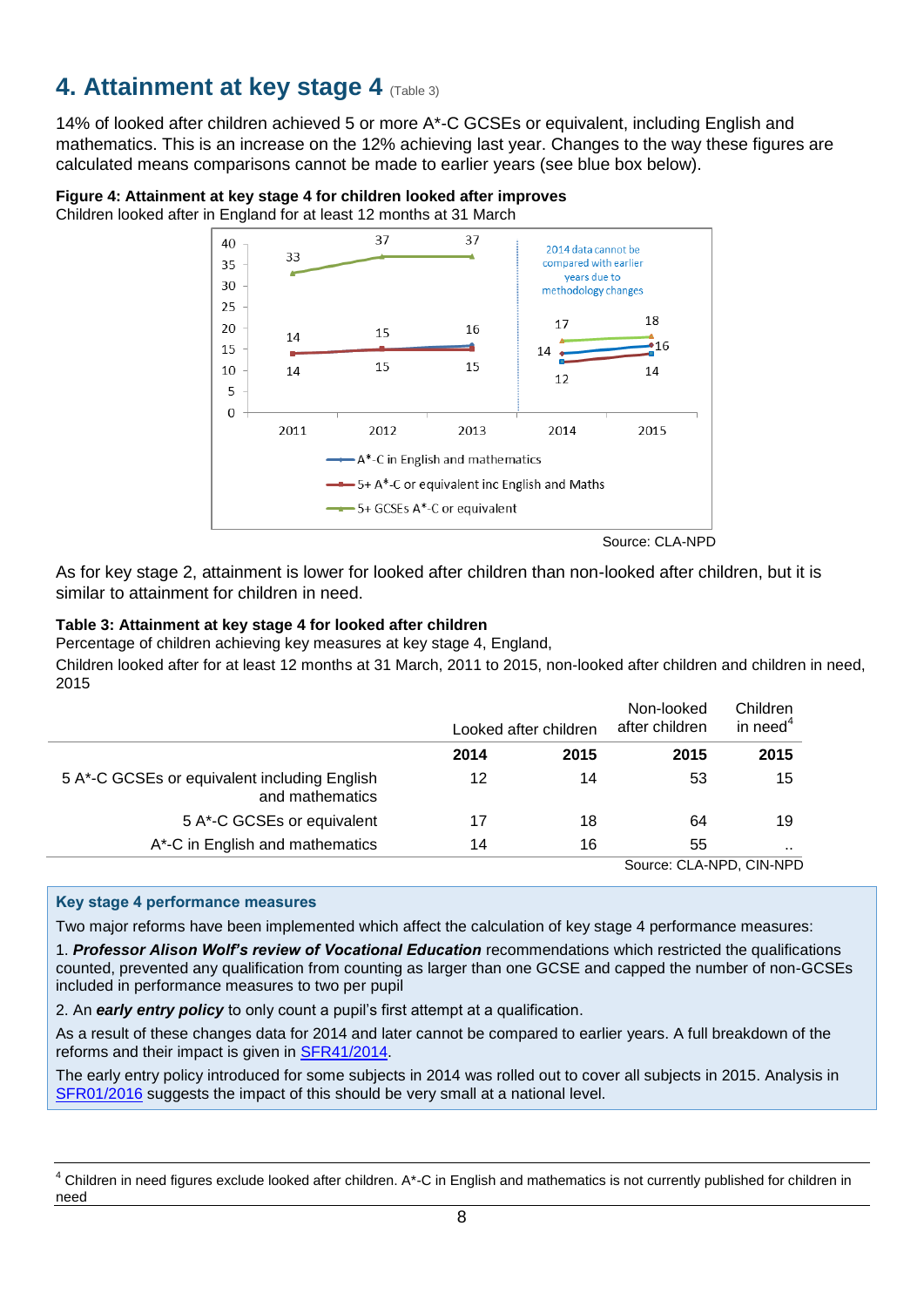The proportion of looked after children making the expected level of progress in English increased from 35% last year to 37% this year, and the proportion making the expected level of progress in mathematics increased from 26% to 29%.

### <span id="page-8-0"></span>**Attainment at key stage 4 by special educational needs**

At key stage 4, 14% of looked after children achieved 5 or more A\*-C GCSEs or equivalent including English and mathematics. This compares to 15% of children in need and 53% of non-looked after.

If we look at the figures split by whether the child has a special educational need we see that whilst the differences between looked after and non-looked after children are slightly less pronounced, there are still some considerable differences. For example 32% of looked after children without a SEN achieved 5 or more GCSEs or equivalents including English and mathematics, compared to 64% of non-looked after children without a SEN. This is in contrast to key stage 2 where we see looked after children performing similarly to their non-looked after peers with the same SEN status.

#### **Figure 5: Percentage of children achieving 5 or more A\*-C GCSEs or equivalents including English and mathematics, by special educational need**

Children looked after in England for at least 12 months at 31 March, children in need<sup>5</sup> and all children, 2015



Source: CLA-NPD, CIN-NPD

<sup>5</sup> Figures for attainment for children in need are not currently published split by special educational needs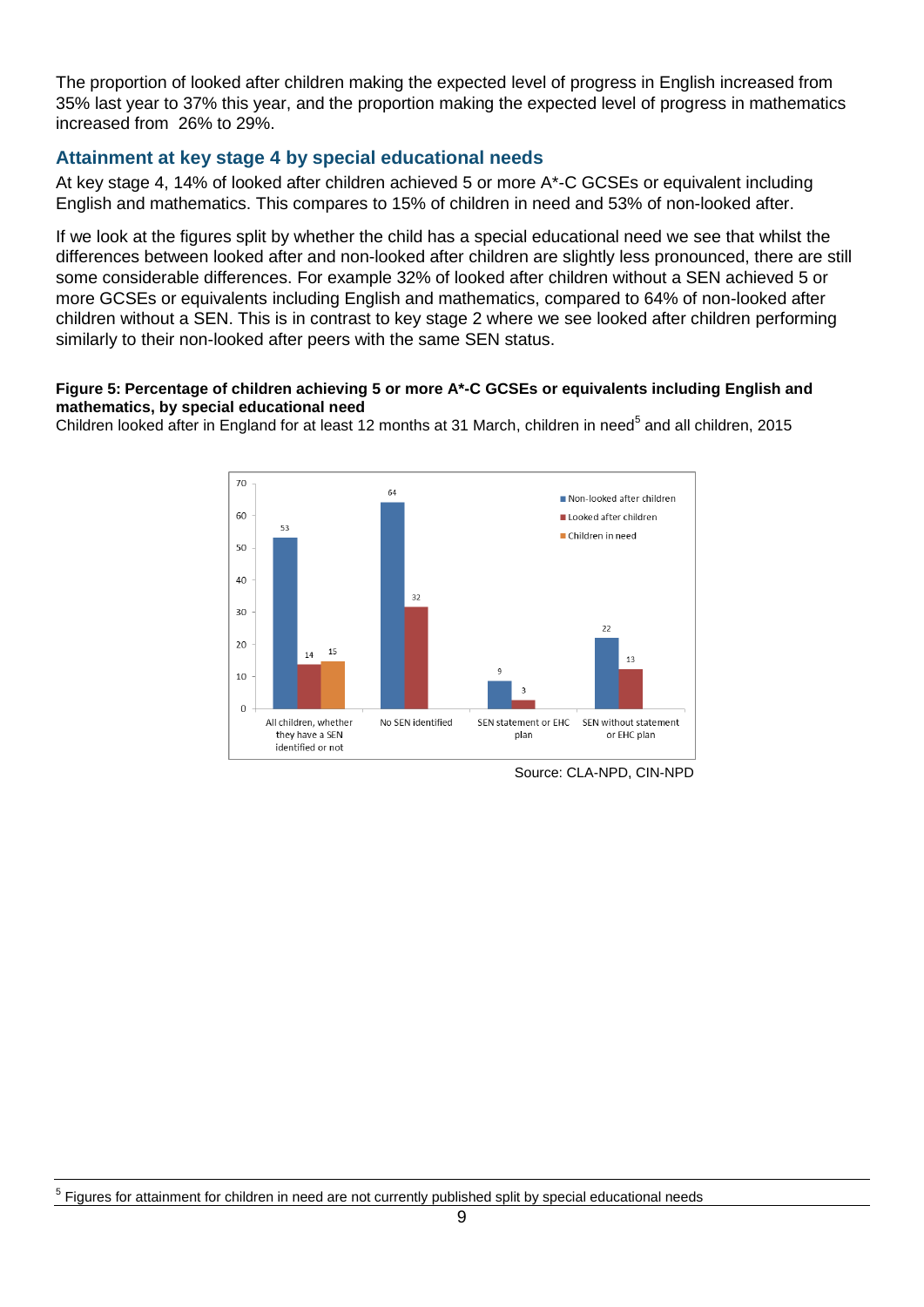## <span id="page-9-0"></span>**5. Absence rates** (Table 5)

Absence rates for looked after children are similar to last year – overall absence has increased very slightly from 3.9% in 2014 to 4.0% in 2015. Unauthorised absence has remained the same (at 1.0% of sessions missed) and authorised absence has increased very slightly from 2.9% of sessions missed to 3.0%.

#### **Figure 6: Absence rates for looked after children**

Children looked after in England for at least 12 months at 31 March, 2013 to 2015



Overall absence rates for looked after children are lower than for all children (who missed 4.6% of sessions in 2015) and much lower than for children in need (9.6% in 2015).

Comparing to all children, the difference in overall absence rates is due to looked after children having lower authorised absence rates. In 2015, 3.0% of sessions for looked after children were missed due to authorised absence, compared to 3.5% of sessions for all children. Unauthorised absences were similar at 1.0% of sessions for looked after children and 1.1% for all children.

#### **Figure 7: Proportion of sessions missed by looked after children are lower than for all children and for children in need**

England, children looked after continuously for at least 12 months, children in need and all children, 2015



Source: CLA-NPD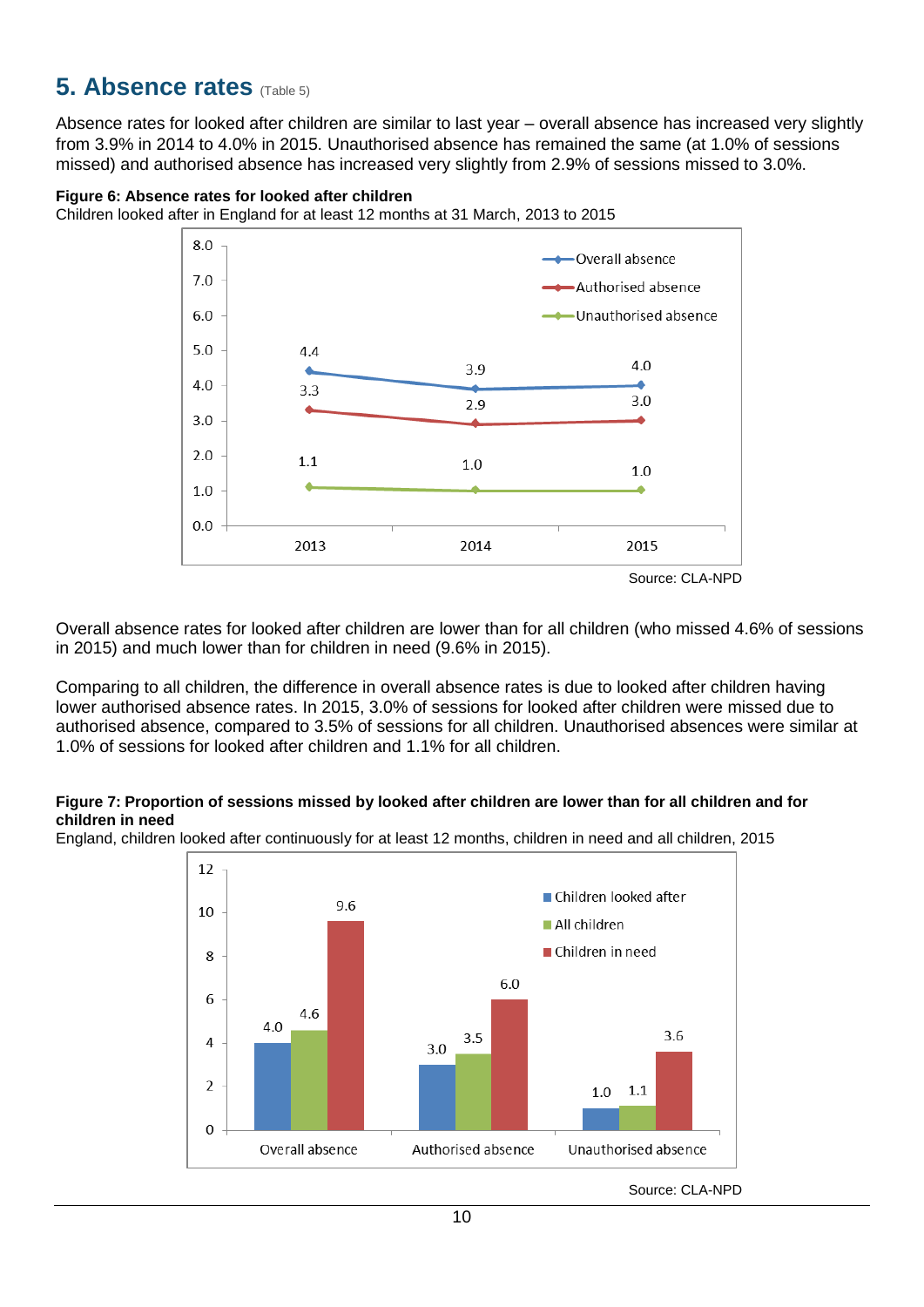## <span id="page-10-0"></span>**6. Permanent and fixed period exclusions** (Table LA5)

The rate of permanent exclusions for looked after children is around twice as high as the rate for all children, but continues to be less than the rate for all children in need $6$ .

0.13% of looked after children were permanently excluded from school in 2015, compared to 0.06% of all children. Whilst there has been little change in the percentage of looked after children who had been excluded this year, the rate has halved since 2010 when 0.27% of looked after children were permanently excluded.

#### **Exclusions data**

Exclusions data are collected two terms in arrears, so the latest exclusions data currently available is from the academic year 2013/14. This is matched to the looked after children from the corresponding year – year ending 31 March 2014. Please note that this is a year earlier than the other information in this statistical release. In 2014, 29,580 looked after children aged 5 to 15 were matched to the school census.

### **Figure 8: Children looked after are twice as likely to be permanently excluded**

Percentage of children permanently excluded, 2010 to 2014



Source: CLA-NPD, CIN-NPD, school census

Fixed period exclusions are more than five times as likely for looked after children than for all children, and looked after children are more likely to have a fixed period exclusion than children in need (one and a half times the rate).

10.25% of looked after children had at least one fixed period exclusion in 2014, up very slightly from 9.77% last year. Over recent years this figure has been falling, from 12.62% in 2010; this downward trend has also been seen in figures for all children, and has continued in 2014.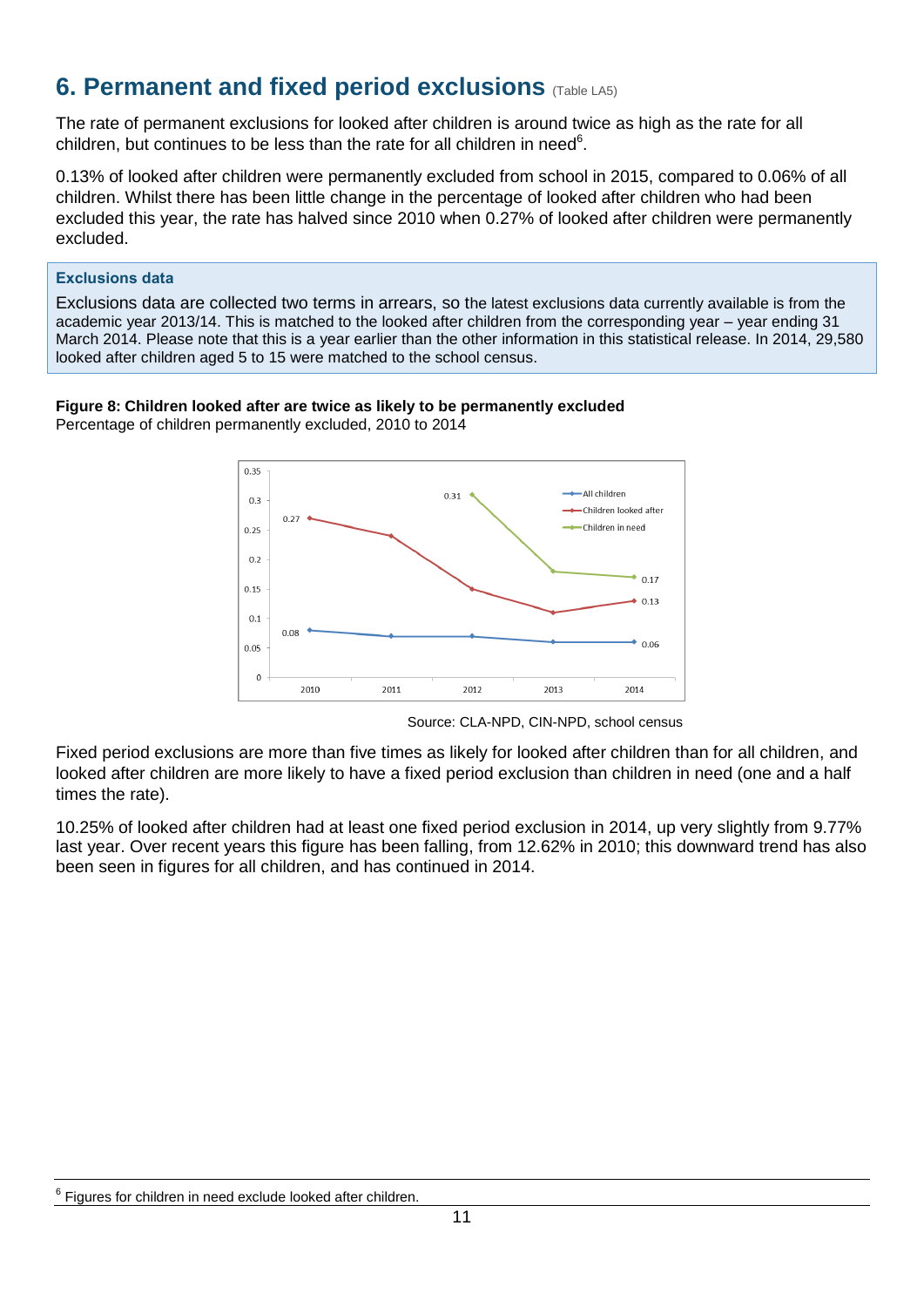**Figure 9: Fixed period exclusions for looked after children are higher than for all children and children in need** Percentage of looked after children, children in need and all children<sup>7</sup> who had at least one fixed period exclusion, England



Source: CLA-NPD, CIN-NPD, school census

#### **Table 4: Permanent exclusions and fixed period exclusions**

Percentage of looked after children, children in need and all children<sup>8</sup> who were permanently excluded, or had at least one fixed period exclusion, England

|                                     | 2010      | 2011                 | 2012                                    | 2013 | 2014  |
|-------------------------------------|-----------|----------------------|-----------------------------------------|------|-------|
| <b>Permanently excluded</b>         |           |                      |                                         |      |       |
| Looked after children               | 0.27      | 0.24                 | 0.15                                    | 0.11 | 0.13  |
| Children in need                    | $\sim$    | $\ddot{\phantom{a}}$ | 0.31                                    | 0.18 | 0.17  |
| All children                        | 0.08      | 0.07                 | 0.07                                    | 0.06 | 0.06  |
| At least one fixed period exclusion |           |                      |                                         |      |       |
| Looked after children               | 12.62     | 11.79                | 11.32                                   | 9.77 | 10.25 |
| Children in need                    | $\cdot$ . | $\ddot{\phantom{a}}$ | 7.45                                    | 6.58 | 6.54  |
| All children                        | 2.45      | 2.33                 | 2.16                                    | 1.92 | 1.86  |
|                                     |           |                      | Source: CLA-NPD, CIN-NPD, school census |      |       |

7 Figures taken from [Permanent and fixed period exclusions in England.](https://www.gov.uk/government/collections/statistics-exclusions)

<sup>8</sup> Figures taken from [Permanent and fixed period exclusions in England.](https://www.gov.uk/government/collections/statistics-exclusions)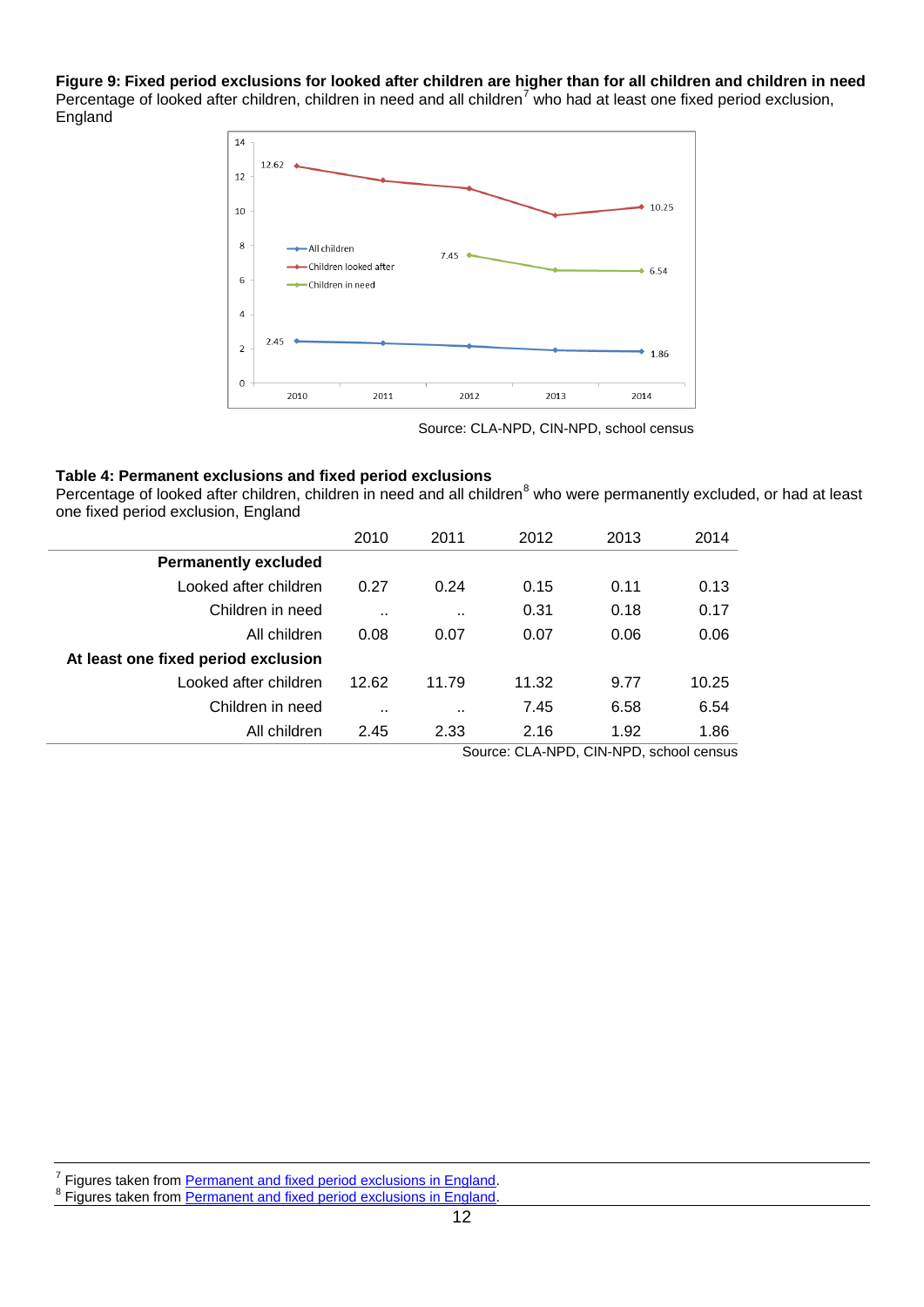## <span id="page-12-0"></span>**7. Children looked after with special educational needs** (Table 4a & 4b)

Looked after children are four times more likely to have a special educational need than all children and are are almost 10 times as likely to have a statement of special educational needs or an education, health and care plan (EHC plan).

In 2015, 61% of children looked after had a special educational need, compared to 50% of children in need and 15% of all children.



#### **Figure 10: Looked after children are more likely to have special educational needs** Children looked after in England for at least 12 months at 31 March, children in need and all children

Information on the primary need is collected for children who have special educational needs with a statement or an EHC plan<sup>9</sup>, or who have been identified as needing SEN support. For both groups, social, emotional and mental health was the most common primary need for looked after children covering 38% of those with a statement or EHC plan and 45% of looked after children with SEN support.This is quite a contrast to the needs identified in the child population as a whole<sup>10</sup> – looked after children are three times more likely to be have a primary need of social, emotional and mental health and are less likely to have specific learning difficulties or speech, language and communication needs.

Source: CLA-NPD, CIN-NPD, school census

<sup>9</sup> Changes were made to special educational needs provision from September 2014. Any children or young people newly referred to a local authority for assessment are considered under the new EHC plan assessment process and the previous 'school action' and 'school action plus' categories were replaced by a new category 'SEN support'.

Figures for all children are available in table A of the SFR: ['Special Educational Needs in England: 2015'](https://www.gov.uk/government/statistics/special-educational-needs-in-england-january-2015)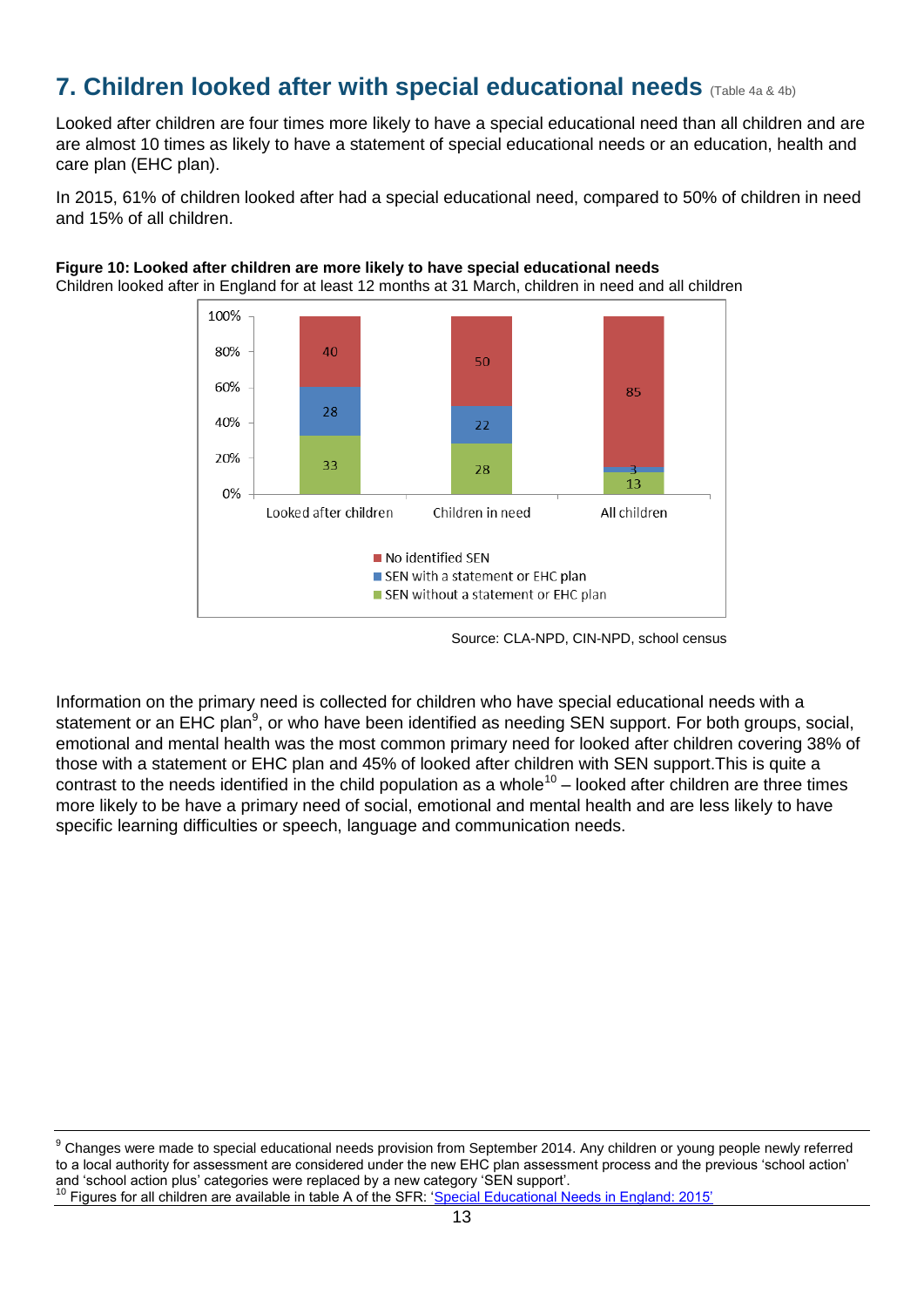#### **Figure 11: Looked after children by primary special educational need**

Children looked after in England for at least 12 months at 31 March, and all children

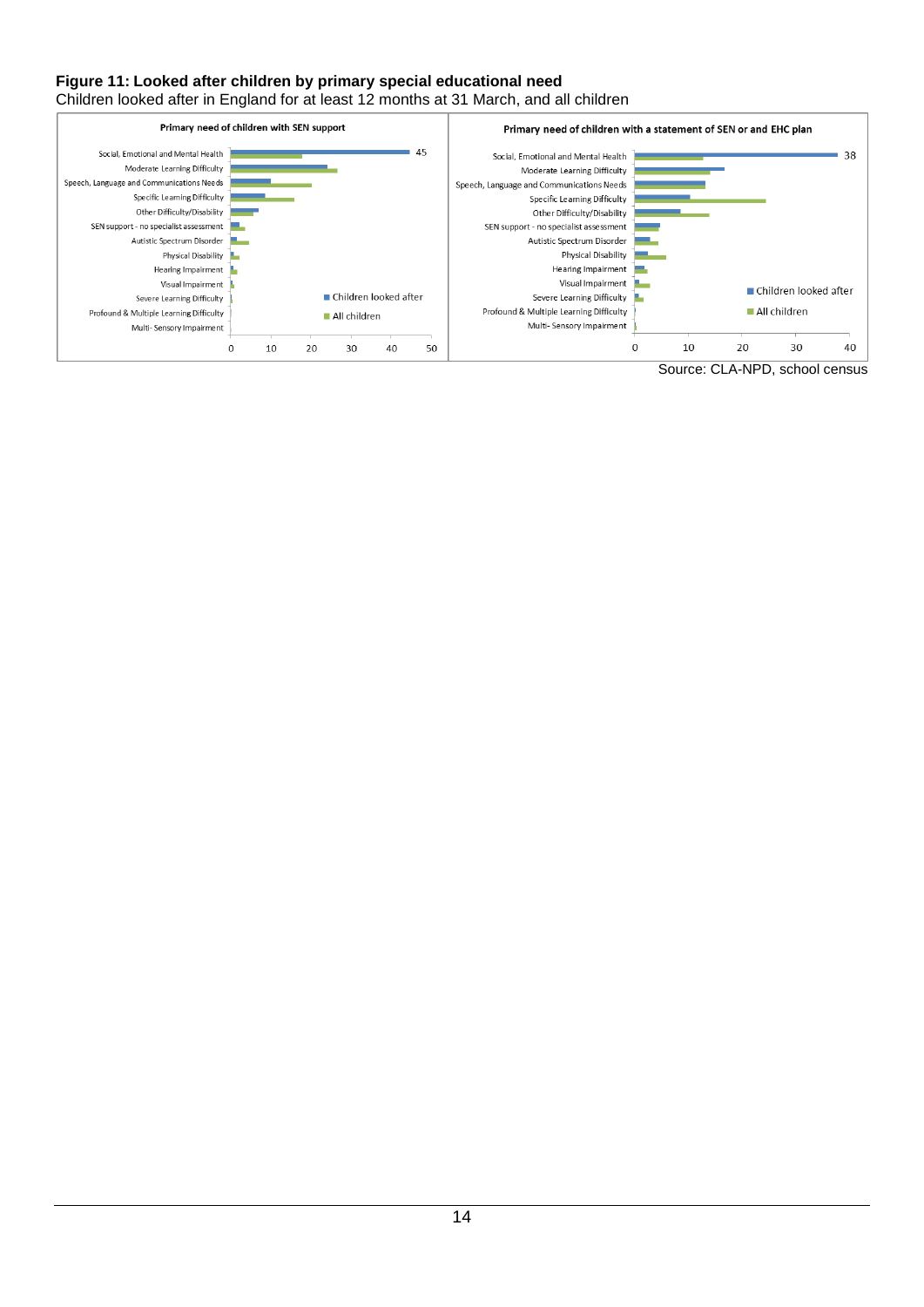## <span id="page-14-0"></span>**8. Attainment at key stage 2 and key stage 4 for children adopted**

### **from care** (Table A & B)

Figures on attainment of adopted children and children who have left care due to a special guardianship order or child arrangements order have been published alongside the main SFR tables. These are labelled as 'Experimental Statistics' to reflect that they are new statistics with only partial coverage at this stage, and do not yet meet the overall quality standards necessary to be designated National Statistics. Children are only reported as adopted or having left care due to a special guardianship order (SGO) or child arrangements order (CAOs) in the school census if their parents have declared this to the school. The figures are not, therefore, based on a full count of adopted/SGO/CAO children. We are reliant on this selfdeclared data from the school census as we cannot simply match the children looked after (SSDA903) data to the attainment data as when a child is adopted the key matching data item, the Unique Pupil Number (UPN) is changed.

Comparisons with other sources suggest that at key stage 2 the attainment figures for adopted children are based on approximately two thirds of children, but at key stage 4 this is much lower, with data only being available for around 30% of all adopted children. Estimates suggest the coverage for SGOs/CAOs at key stage 4 is similar, but at key stage 2 it is lower. Users should consider the low coverage rates when using the statistics.

Based on the data available, children adopted from care, and those leaving care with a SGO or CAO achieve slightly better than looked after children at both key stage 2 and key stage 4, however they have lower attainment rates than non-looked after children.

#### **Table 5: Attainment at key stage 2 and key stage 4 for former looked after children adopted from care**

Percentage of looked after and non-looked after children, children adopted from care and those leaving care through a special guardianship order or child arrangements order achieving at key stages 2 and 4, England, 2015

|                            | Achieving level 4 or above in<br>reading, writing and<br>mathematics at key stage 2 | Achieving 5+ A*-C GCSEs or<br>equivalent including English and<br>mathematics at key stage 4 |
|----------------------------|-------------------------------------------------------------------------------------|----------------------------------------------------------------------------------------------|
| Looked after children      | 52%                                                                                 | 14%                                                                                          |
| Non-looked after children  | 80%                                                                                 | 53%                                                                                          |
| Adopted from care          | 68%                                                                                 | 23%                                                                                          |
| Special guardianship order | 65%                                                                                 | 21%                                                                                          |
| Child arrangements order   | 64%                                                                                 | <b>20%</b>                                                                                   |
|                            |                                                                                     | Source: CLA-NPD                                                                              |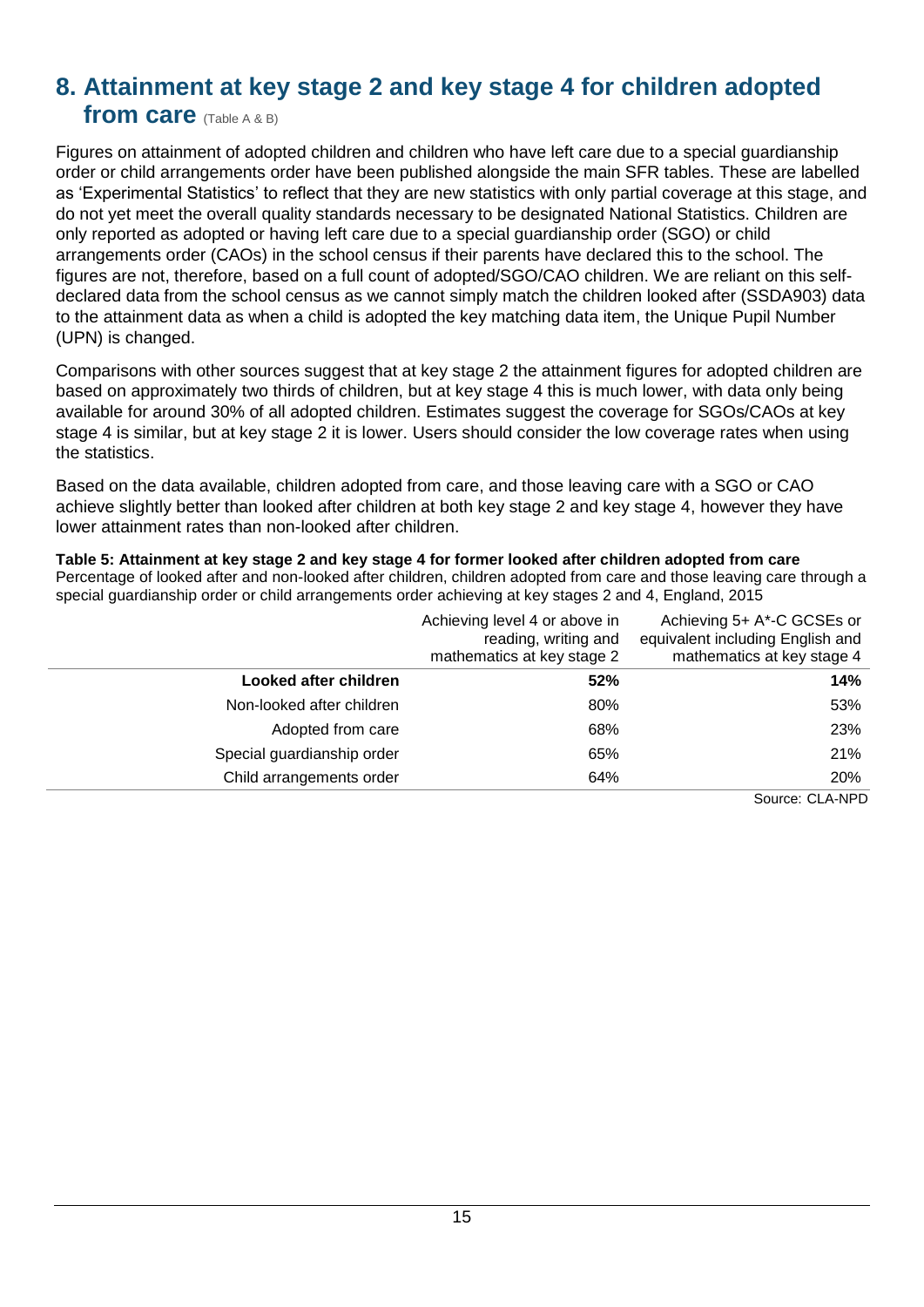# <span id="page-15-0"></span>**9. Accompanying tables**

The following tables are available in Excel format on the [department's statistics](https://www.gov.uk/government/collections/statistics-looked-after-children) website:

#### **National tables**

- 1 Key stage 1 eligibility and performance of children who have been looked after continuously for at least twelve months, by gender, 2011 to 2015
- 2 Key stage 2 eligibility and performance of children who have been looked after continuously for at least twelve months, by gender, 2011 to 2015
- 3 Key stage 4 eligibility and performance of children who have been looked after continuously for at least twelve months, by gender, 2011 to2015
- 4a Looked after children, non-looked after children and children in need by special educational need (SEN), 2015
- 4b Children who have been looked after continuously for at least twelve months by type of special educational need (SEN), 2015
- 5 Absence by type of school for children who have been looked after continuously for at least 12 months, children in need and all children, 2013 to 2015

#### **Local authority and regional tables**

- LA1 Eligibility and performance of children who have been looked after continuously for at least 12 months at key stage 1, 2015
- LA2 Eligibility and performance of children who have been looked after continuously for at least 12 months at key stage 2, 2011 to 2015
- LA3 Eligibility and performance of children who have been looked after continuously for at least 12 months at key stage 4, 2011 to 2015
- LA4 Children who have been looked after continuously for at least 12 months by special educational needs (SEN), 2015
- LA5 Exclusions from school of children who have been looked after continuously for at least 12 months, 2010 to 2014
- LA6 Absence from school of children who have been looked after continuously for at least 12 months, 2013 to 2015

#### **Experimental statistics on children adopted from care**

- A Key stage 2 eligibility and performance of former looked after children who have been adopted, have left care by a special guardianship order or a child arrangements order, by gender
- B Key stage 4 eligibility and performance of former looked after children who have been adopted, have left care by a special guardianship order or a child arrangements order, by gender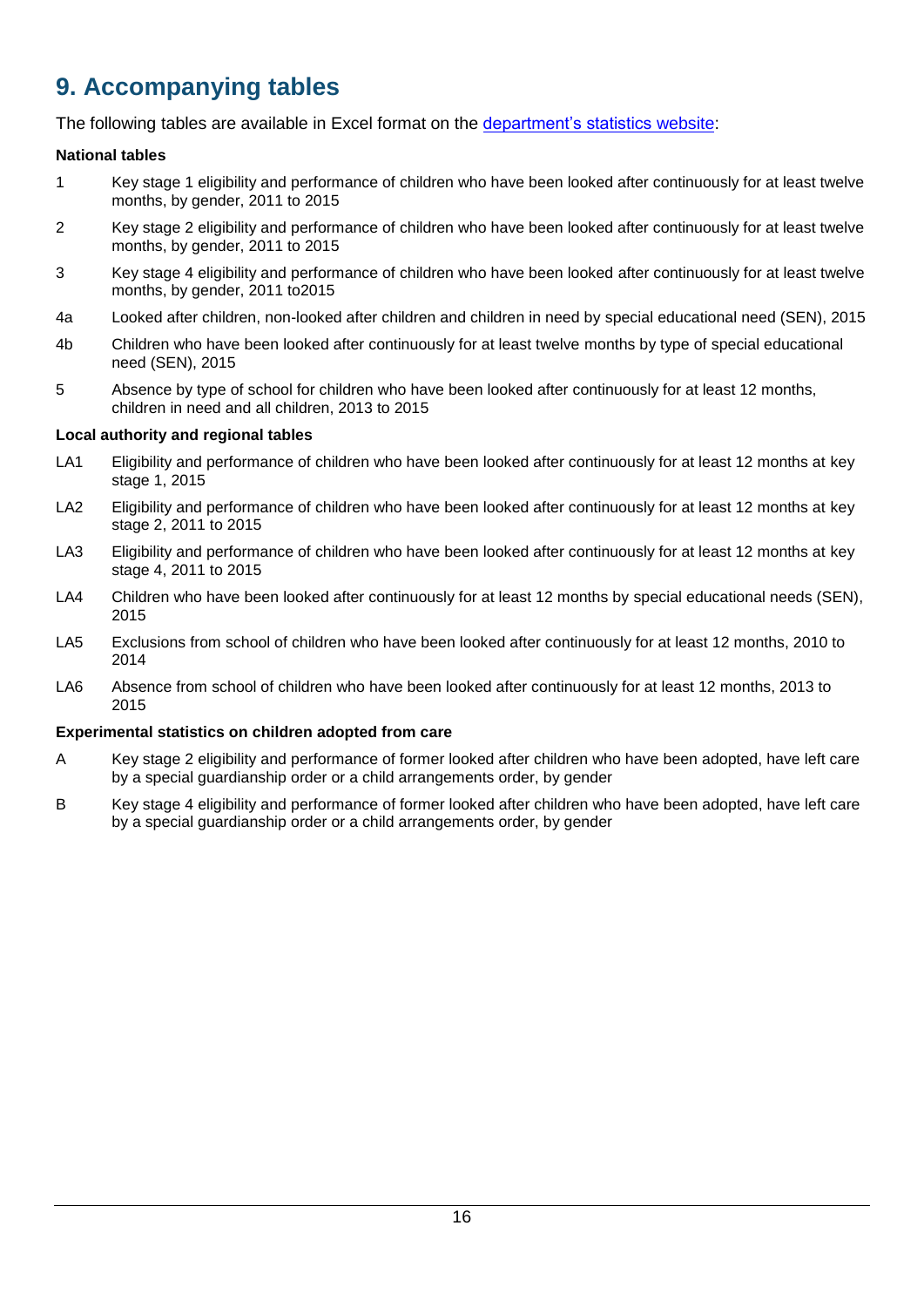| <b>Rounding Conventions</b> | The National Statistics Code of Practice requires that reasonable steps<br>should be taken to ensure that all published or disseminated statistics<br>produced by the Department for Education protect confidentiality. National<br>and regional figures have been rounded to the nearest 10 and Local<br>Authority figures have been rounded to the nearest 5. For confidentiality<br>purposes, numbers from one to five inclusive have been replaced in the<br>published tables by a cross (x). To ensure the suppressed number cannot<br>be identified by simple arithmetic secondary suppression may be required.<br>In this case the next smallest number is also suppressed. In national<br>tables, where any number is shown as zero (0), the original figure<br>submitted was zero (0). In attainment local authority tables, where the<br>original figure was zero we have suppressed the value with a cross (x). In<br>addition, the following convention has been used: |
|-----------------------------|------------------------------------------------------------------------------------------------------------------------------------------------------------------------------------------------------------------------------------------------------------------------------------------------------------------------------------------------------------------------------------------------------------------------------------------------------------------------------------------------------------------------------------------------------------------------------------------------------------------------------------------------------------------------------------------------------------------------------------------------------------------------------------------------------------------------------------------------------------------------------------------------------------------------------------------------------------------------------------|
|                             |                                                                                                                                                                                                                                                                                                                                                                                                                                                                                                                                                                                                                                                                                                                                                                                                                                                                                                                                                                                    |

- '.' means not applicable
- '-' means negligible used to represent a percentage below 0.5%

# <span id="page-16-0"></span>**10. Further information is available**

| Children looked after<br>in England, including<br>adoption         | Information about looked-after children in England for the year ending<br>31 March 2015 was published on 1 October 2015. It includes the<br>number of looked after children, the reasons why children are looked<br>after, their legal status and type of placement, and the number of<br>children who started to be, or ceased to be, looked after during the<br>year ending 31 March 2015. It also covers the number of looked after<br>children who were placed for adoption, the number of looked after<br>children adopted and the average time between different stages of<br>the adoption process. |
|--------------------------------------------------------------------|-----------------------------------------------------------------------------------------------------------------------------------------------------------------------------------------------------------------------------------------------------------------------------------------------------------------------------------------------------------------------------------------------------------------------------------------------------------------------------------------------------------------------------------------------------------------------------------------------------------|
| Children in need and<br>child protection<br>statistics for England | Information on referrals, assessments and children who were the<br>subject of a child protection plan (taken from the Children in Need<br>census) is available for 2015 on the children in need statistics<br>website.                                                                                                                                                                                                                                                                                                                                                                                    |
| Information on care<br>proceedings in<br>England                   | The Children and Family Court Advisory and Support Service<br>(CAFCASS) publish information on care proceedings applications<br>made by local authorities where CAFCASS has been appointed by<br>the court to represent the interests of children.                                                                                                                                                                                                                                                                                                                                                        |
| Local authority<br>children in care and<br>adoption statistics     | Children in care and adoption performance tables and adoption<br>scorecards show how local authorities and looked after children's<br>services compare with others in England.                                                                                                                                                                                                                                                                                                                                                                                                                            |
| Local authority<br>expenditure                                     | Information on local authority planned expenditure on schools,<br>education, children and young people's services is available for the<br>financial year 2014-15. This data is returned to DfE by local<br>authorities via the Section 251 Budget Return.                                                                                                                                                                                                                                                                                                                                                 |
| <b>Ofsted statistics</b>                                           | Ofsted publish inspection outcomes for local authority children's<br>services and children's social care providers in England as well as<br>data on the placements of children looked after.                                                                                                                                                                                                                                                                                                                                                                                                              |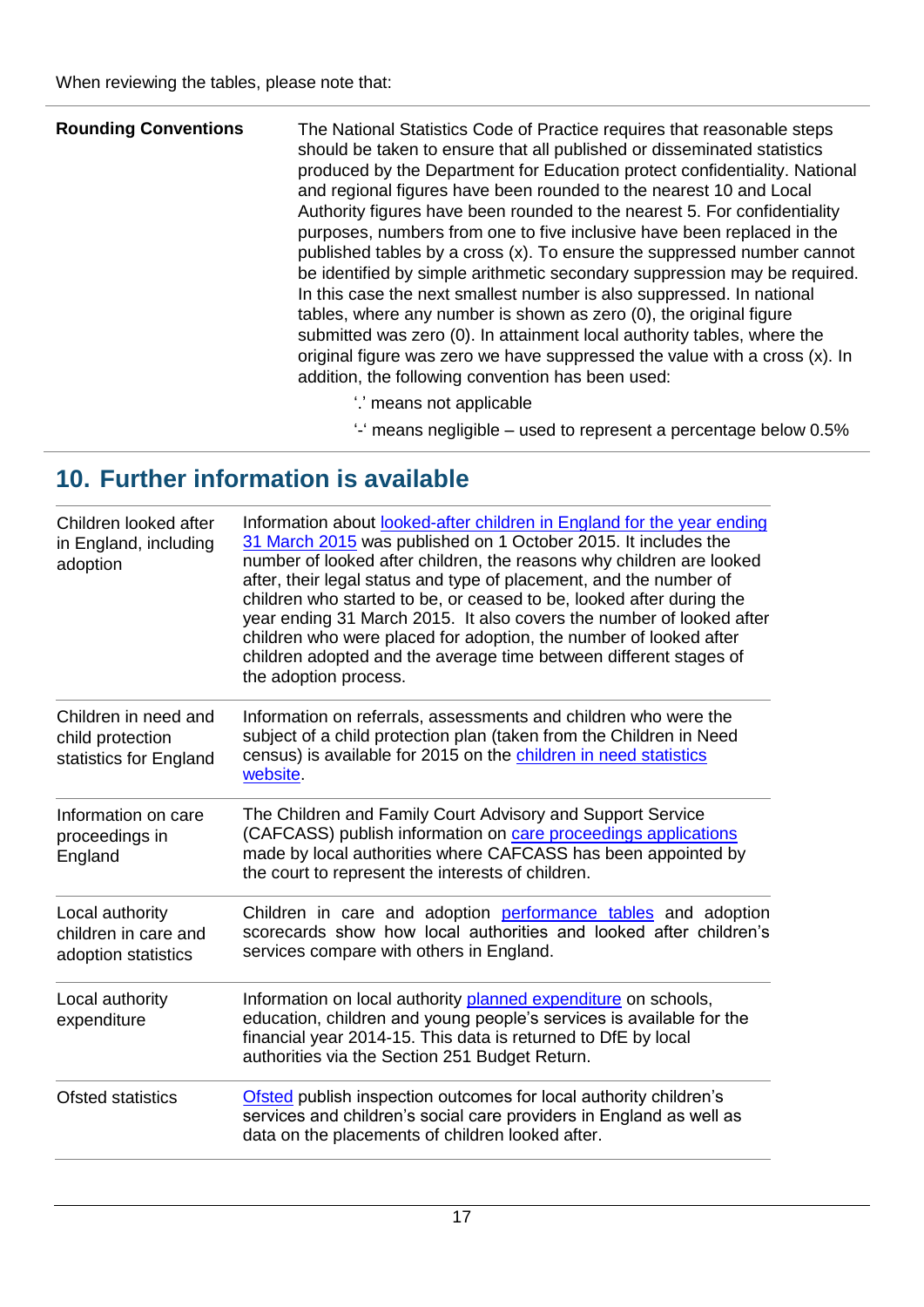## <span id="page-17-0"></span>**11. National Statistics**

The United Kingdom Statistics Authority has designated these statistics as National Statistics, in accordance with the Statistics and Registration Service Act 2007 and signifying compliance with the Code of Practice for Official Statistics.

Designation can be broadly interpreted to mean that the statistics:

- meet identified user needs:
- are well explained and readily accessible;
- are produced according to sound methods, and
- are managed impartially and objectively in the public interest.

Once statistics have been designated as National Statistics it is a statutory requirement that the Code of Practice shall continue to be observed.

The Department has a set of [statistical policies](http://www.gov.uk/government/publications/standards-for-official-statistics-published-by-the-department-for-education) in line with the Code of Practice for Official Statistics.

## <span id="page-17-1"></span>**12. Technical information**

A quality and methodology information document accompanies this SFR. This provides further information on the data sources, their coverage and quality and explains the methodology used in producing the data, including how it is validated and processed.

## <span id="page-17-2"></span>**13. Get in touch**

## <span id="page-17-3"></span>**Media enquiries**

Press Office News Desk, Department for Education, Sanctuary Buildings, Great Smith Street, London SW1P 3BT.

Tel: 020 7783 8300

## <span id="page-17-4"></span>**Other enquiries/feedback**

Alison Butler, Children and Early Years Data Unit, Department for Education, Level 2 Bishopsgate House, Darlington, DL1 5QE.

Tel: 01325 340465 Email: [CLA.STATS@education.gsi.gov.uk](mailto:CLA.STATS@education.gsi.gov.uk)